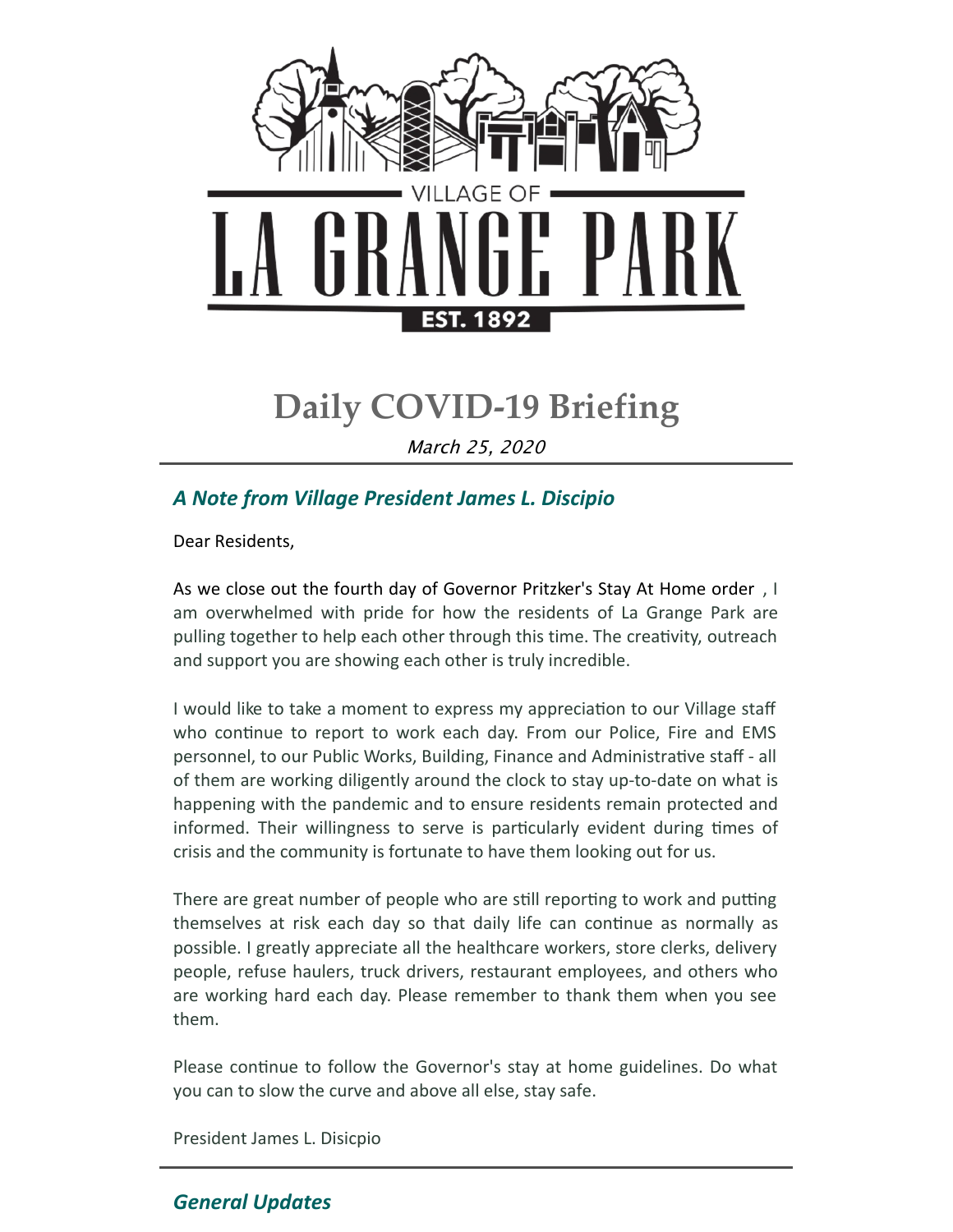Events surrounding the outbreak of COVID-19 have been changing rapidly over the past several days. The Village is working to keep residents informed of what is happening in our community. Please understand the situation is fluid and policies and procedures may change with little notice.

#### **VILLAGE RESOURCES**

The Village has several resources available for residents. Click the links below for more information.

Food, [Household](http://www.lagrangepark.org/CivicAlerts.aspx?AID=194) Essentials & Takeout Resources Village [Emergency](http://www.lagrangepark.org/202/Emergency-Notifications) Alert System COVID-19 Information & Cook [County/IDPH](http://www.lagrangepark.org/505/Coronavirus-COVID-19#liveEditTab_propertiesTab) Contact Information

# **OLDER ADULT OUTREACH PROGRAM**

The Village has been reaching out via telephone to older adults in our community to check in and see how they are doing as part of our new Older Adult Outreach program. If you know of someone who is at home alone and could use a check in, please email [info@lagrangepark.org](mailto:info@lagrangepark.org) with their name and telephone number, or call Village Hall at (708) 354-0225 and ask for Forrest.

# **A NOTE FROM THE LA GRANGE PARK PUBLIC LIBRARY**

As the world and community adjusts, we will adapt for you. You can count on us to be a committed community partner while we work to engage you in new ways and bring the library to you virtually. We look forward to welcoming you back to our facility in the future.

Following are some of the ways to connect with the La Grange Park Public Library:

- Digital library cards for new users are here! New users can sign up at: <https://www.lplibrary.org/covid-19-updates>
- Reach us while we're closed! Call (833)577-5283 from 1-5 pm on weekdays for assistance from our staff members. Leave us a voicemail outside of those hours and we'll get back to you.
- Staff members are regularly checking our email at *[info@lplibrary.com](mailto:info@lplibrary.com)* to help with your questions.
- Like us on Facebook at [facebook.com/lagrangeparklibrary](http://facebook.com/lagrangeparklibrary) for ongoing recommendations and announcements.

# **OUT OF TOILET PAPER? DON'T FLUSH IT**

Amidst the COVID-19 pandemic, the Village of La Grange Park wants to advise residents against flushing wipes that are sold as "flushable" down the toilet. Flushing these wipes that are labeled flushable or biodegradable, or paper towels, down the toilet can lead to sewer backups and in-home plumbing issues. Wipes can snag on any imperfection in sewer pipes, catch passing debris and grease, and create a "ball" that will grow to eventually plug the pipe. The wipes get drawn into sewer lift station and wastewater treatment plant pumps where they can clog or damage the pumps. Municipalities must manually clear out the pumps or remove the clogs. If you must use something other than toilet paper, please bag it and dispose of it with your refuse.